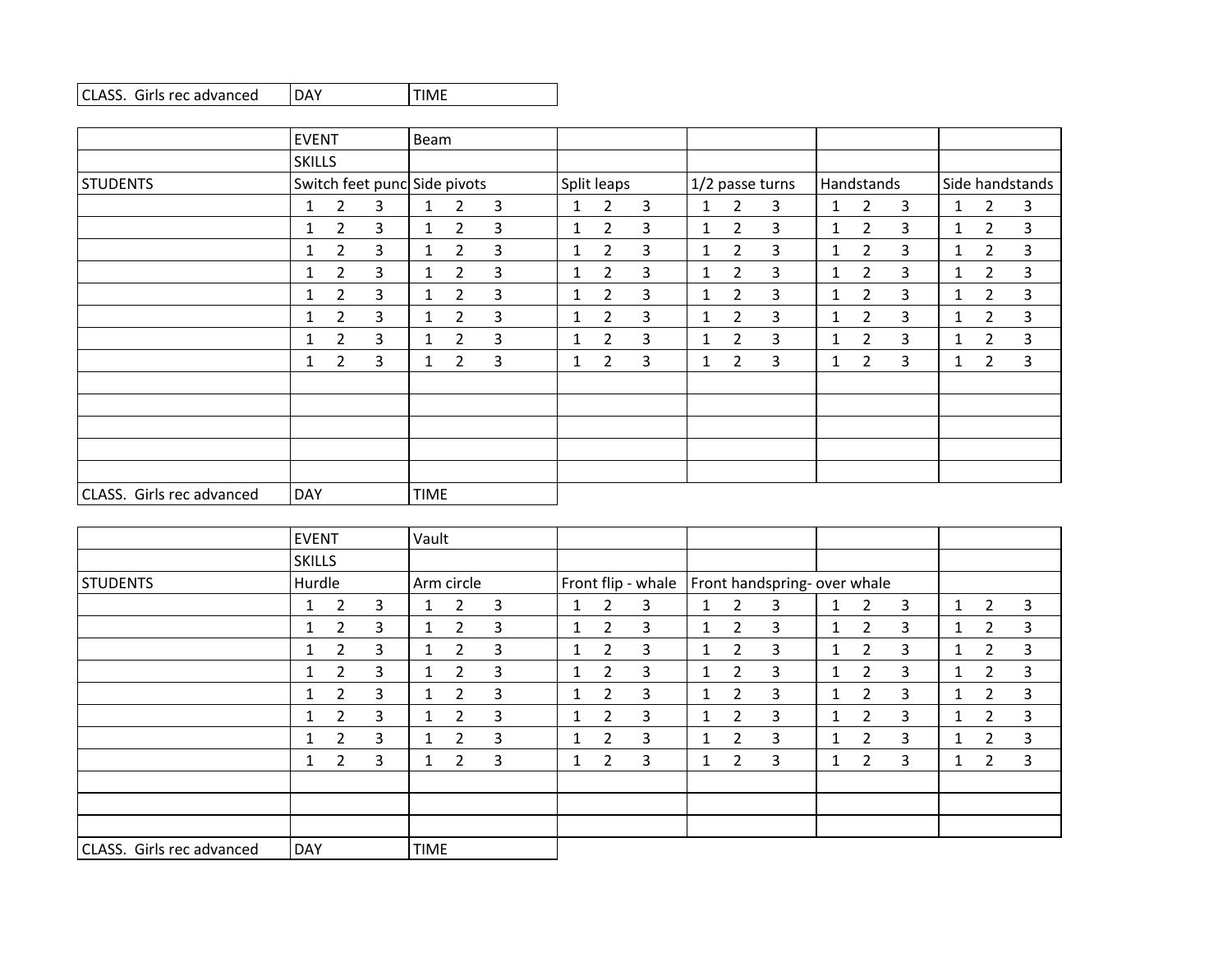|                 | <b>EVENT</b>  |                |                | Floor        |                |                                            |              |                |                 |              |                |                |              |                |                |              |                |                                     |
|-----------------|---------------|----------------|----------------|--------------|----------------|--------------------------------------------|--------------|----------------|-----------------|--------------|----------------|----------------|--------------|----------------|----------------|--------------|----------------|-------------------------------------|
|                 | <b>SKILLS</b> |                |                |              |                |                                            |              |                |                 |              |                |                |              |                |                |              |                |                                     |
| <b>STUDENTS</b> |               | Front limber   |                |              |                | Back walk over                             |              |                | Front walk over | Full turn    |                |                |              |                |                |              |                | Straight arm back Chasse step leaps |
|                 | 1             | 2              | 3              | 1            | $\overline{2}$ | 3                                          | 1            | $\overline{2}$ | 3               | $\mathbf{1}$ | $\overline{2}$ | 3              | 1            | $\overline{2}$ | $\mathbf{3}$   | $\mathbf{1}$ | $\overline{2}$ | $\overline{3}$                      |
|                 | $\mathbf{1}$  | $\overline{2}$ | 3              | $\mathbf{1}$ | $\overline{2}$ | $\overline{3}$                             | $\mathbf{1}$ | $\overline{2}$ | $\overline{3}$  | $\mathbf{1}$ | $\overline{2}$ | 3              | $\mathbf{1}$ | $\overline{2}$ | 3              | $\mathbf{1}$ | $\overline{2}$ | $\overline{\mathbf{3}}$             |
|                 | $\mathbf{1}$  | $\overline{2}$ | $\overline{3}$ | $\mathbf{1}$ | $\overline{2}$ | 3                                          | $\mathbf{1}$ | $\overline{2}$ | 3               | $\mathbf{1}$ | $2^{\circ}$    | 3              | 1            | $\overline{2}$ | 3              | $\mathbf{1}$ | $\overline{2}$ | $\overline{3}$                      |
|                 | 1             | $\overline{2}$ | $\overline{3}$ | $\mathbf{1}$ | $\overline{2}$ | $\overline{3}$                             | $\mathbf{1}$ | $\overline{2}$ | $\overline{3}$  | $\mathbf{1}$ | $\mathbf{2}$   | $\overline{3}$ | $\mathbf{1}$ | $\overline{2}$ | $\overline{3}$ | $\mathbf{1}$ | $\overline{2}$ | $\overline{\mathbf{3}}$             |
|                 | $\mathbf{1}$  | $\overline{2}$ | $\overline{3}$ | $\mathbf{1}$ | $\overline{2}$ | $\overline{3}$                             | $\mathbf{1}$ | $\overline{2}$ | $\overline{3}$  | $\mathbf{1}$ | $\overline{2}$ | $\overline{3}$ | $\mathbf{1}$ | $\overline{2}$ | $\overline{3}$ | $\mathbf{1}$ | $\overline{2}$ | $\overline{3}$                      |
|                 | $\mathbf{1}$  | $\overline{2}$ | $\overline{3}$ | $\mathbf{1}$ | $\overline{2}$ | $\overline{3}$                             | $\mathbf{1}$ | $\overline{2}$ | $\overline{3}$  | $\mathbf{1}$ | $\overline{2}$ | 3              | $\mathbf{1}$ | $\overline{2}$ | 3              | $\mathbf{1}$ | $\overline{2}$ | $\overline{3}$                      |
|                 | $\mathbf{1}$  | $\overline{2}$ | $\overline{3}$ | $\mathbf{1}$ | $\overline{2}$ | $\mathbf{3}$                               | $\mathbf{1}$ | $\overline{2}$ | 3               | $\mathbf{1}$ | $\overline{2}$ | 3              | $\mathbf{1}$ | $2^{\circ}$    | $\overline{3}$ | $\mathbf{1}$ | $\overline{2}$ | $\overline{3}$                      |
|                 | $\mathbf{1}$  | $\overline{2}$ | $\overline{3}$ | $\mathbf{1}$ | $\overline{2}$ | $\mathbf{3}$                               | $\mathbf{1}$ | $\overline{2}$ | $\overline{3}$  | $\mathbf{1}$ | $2^{\circ}$    | $\overline{3}$ | $\mathbf{1}$ | $\overline{2}$ | $\overline{3}$ | $\mathbf{1}$ | $\overline{2}$ | $\overline{3}$                      |
|                 |               |                |                |              |                |                                            |              |                |                 |              |                |                |              |                |                |              |                |                                     |
|                 |               |                |                |              |                |                                            |              |                |                 |              |                |                |              |                |                |              |                |                                     |
|                 |               |                |                |              |                |                                            |              |                |                 |              |                |                |              |                |                |              |                |                                     |
|                 |               |                |                |              |                |                                            |              |                |                 |              |                |                |              |                |                |              |                |                                     |
|                 |               |                |                |              |                |                                            |              |                |                 |              |                |                |              |                |                |              |                |                                     |
|                 | <b>SKILLS</b> |                |                |              |                |                                            |              |                |                 |              |                |                |              |                |                |              |                |                                     |
| <b>STUDENTS</b> |               |                |                |              |                | Standing back ha Round off back handspring |              |                |                 |              |                |                |              |                |                |              |                |                                     |
|                 | $\mathbf{1}$  | $\overline{2}$ | $\mathbf{3}$   | $\mathbf{1}$ | $\overline{2}$ | $\mathbf{3}$                               | $\mathbf{1}$ | $\overline{2}$ | $\overline{3}$  | $\mathbf{1}$ | $\overline{2}$ | 3              | $\mathbf{1}$ | $\overline{2}$ | $\mathbf{3}$   | $\mathbf{1}$ | $\overline{2}$ | $\mathbf{3}$                        |
|                 | $\mathbf{1}$  | $2^{\circ}$    | $\mathbf{3}$   | $\mathbf{1}$ | $\overline{2}$ | 3                                          | $\mathbf{1}$ | $\overline{2}$ | 3               | $\mathbf{1}$ | $\overline{2}$ | 3              | $\mathbf{1}$ | $\overline{2}$ | $\overline{3}$ | $\mathbf{1}$ | $2^{\circ}$    | 3                                   |
|                 | $\mathbf{1}$  | $\overline{2}$ | 3              | $\mathbf{1}$ | $\overline{2}$ | $\overline{3}$                             | $\mathbf{1}$ | $\overline{2}$ | $\overline{3}$  | $\mathbf{1}$ | $\mathbf{2}$   | 3              | $\mathbf{1}$ | $\overline{2}$ | 3              | $\mathbf{1}$ | $\overline{2}$ | $\overline{\mathbf{3}}$             |
|                 | $\mathbf{1}$  | $\overline{2}$ | 3              | $\mathbf{1}$ | $\overline{2}$ | $\overline{3}$                             | $\mathbf{1}$ | $\overline{2}$ | $\overline{3}$  | $\mathbf{1}$ | $\overline{2}$ | 3              | $\mathbf{1}$ | $\overline{2}$ | 3              | $\mathbf{1}$ | $\overline{2}$ | $\overline{\mathbf{3}}$             |
|                 | $\mathbf{1}$  | $\overline{2}$ | $\mathbf{3}$   | $\mathbf{1}$ | $\mathbf{2}$   | $\overline{3}$                             | $\mathbf{1}$ | $\overline{2}$ | $\overline{3}$  | $\mathbf{1}$ | $\mathbf{2}$   | 3              | $\mathbf{1}$ | $\overline{2}$ | 3              | $\mathbf{1}$ | $\overline{2}$ | $\overline{3}$                      |
|                 | $\mathbf{1}$  | $\overline{2}$ | $\overline{3}$ | $\mathbf{1}$ | $\overline{2}$ | $\overline{3}$                             | $\mathbf{1}$ | $\overline{2}$ | $\overline{3}$  | $\mathbf{1}$ | $2^{\circ}$    | 3              | $\mathbf{1}$ | $2^{\circ}$    | 3              | $\mathbf{1}$ | $\overline{2}$ | $\overline{3}$                      |
|                 | 1             | $\overline{2}$ | $\overline{3}$ | $\mathbf{1}$ | $\overline{2}$ | 3                                          | 1            | $\overline{2}$ | $\overline{3}$  | 1            | $\overline{2}$ | 3              | $\mathbf{1}$ | $2^{\circ}$    | 3              | $\mathbf{1}$ | $\overline{2}$ | $\overline{3}$                      |
|                 | $\mathbf{1}$  | $\overline{2}$ | $\overline{3}$ | $\mathbf{1}$ | $\overline{2}$ | $\overline{3}$                             | $\mathbf{1}$ | $\overline{2}$ | $\overline{3}$  | $\mathbf{1}$ | $\overline{2}$ | 3              | $\mathbf{1}$ | $\overline{2}$ | 3              | $\mathbf{1}$ | $\overline{2}$ | $\overline{3}$                      |
|                 |               |                |                |              |                |                                            |              |                |                 |              |                |                |              |                |                |              |                |                                     |
|                 |               |                |                |              |                |                                            |              |                |                 |              |                |                |              |                |                |              |                |                                     |
|                 |               |                |                |              |                |                                            |              |                |                 |              |                |                |              |                |                |              |                |                                     |

| CLASS. Girls rec advanced | DAY | 'TIME |
|---------------------------|-----|-------|
|                           |     |       |